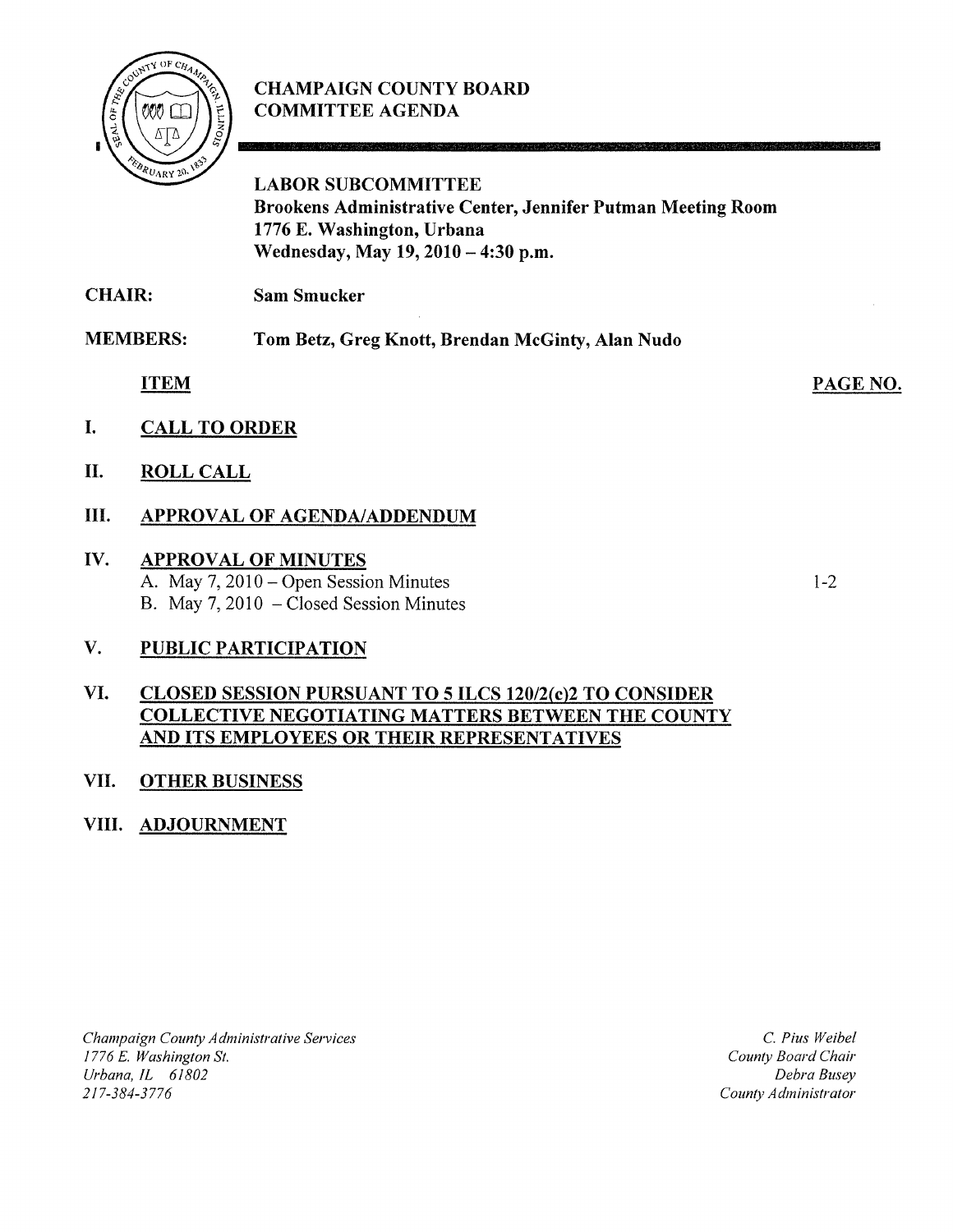|                                                                                           | <b>CHAMPAIGN COUNTY BOARD</b><br><b>COMMITTEE MINUTES</b>                                                                                                                                                                                                               |
|-------------------------------------------------------------------------------------------|-------------------------------------------------------------------------------------------------------------------------------------------------------------------------------------------------------------------------------------------------------------------------|
| <b>LABOR SUBCOMMITTEE</b><br><b>Friday, May 7, 2010</b><br>1776 E. Washington St., Urbana | Brookens Administrative Center, Putman Meeting Room                                                                                                                                                                                                                     |
| $4:30$ p.m.                                                                               |                                                                                                                                                                                                                                                                         |
| <b>MEMBERS PRESENT:</b>                                                                   | Tom Betz, Greg Knott, Brendan McGinty, Alan Nudo,<br>Sam Smucker (Chair)                                                                                                                                                                                                |
| <b>MEMBERS ABSENT:</b>                                                                    | None                                                                                                                                                                                                                                                                    |
| <b>OTHERS PRESENT:</b>                                                                    | Kat Bork (Administrative Secretary), Deb Busey (County<br>Administrator), C. Pius Weibel (County Board Chair)                                                                                                                                                           |
| <b>CALL TO ORDER</b>                                                                      |                                                                                                                                                                                                                                                                         |
|                                                                                           | Smucker called the meeting to order at 4:35 p.m.                                                                                                                                                                                                                        |
| <b>ROLL CALL</b>                                                                          |                                                                                                                                                                                                                                                                         |
| establishing the presence of a quorum.                                                    | Betz, Knott, McGinty, Nudo, and Smucker were present at the time of roll call,                                                                                                                                                                                          |
| <b>APPROVAL OF AGENDA/ADDENDUM</b>                                                        |                                                                                                                                                                                                                                                                         |
| unanimous support.                                                                        | <b>MOTION</b> by Knott to approve the agenda; seconded by Betz. Motion carried with                                                                                                                                                                                     |
| <b>APPROVAL OF MINUTES</b>                                                                |                                                                                                                                                                                                                                                                         |
| unanimous support.                                                                        | <b>MOTION</b> by McGinty to approve the August 3, 2009 minutes; August 17, 2009 open<br>session and August 17, 2009 closed session minutes; and September 24, 2009 open session and<br>September 24, 2009 closed session minutes; seconded by Betz. Motion carried with |
| <b>PUBLIC PARTICIPATION</b>                                                               |                                                                                                                                                                                                                                                                         |
| There was no public participation.                                                        |                                                                                                                                                                                                                                                                         |